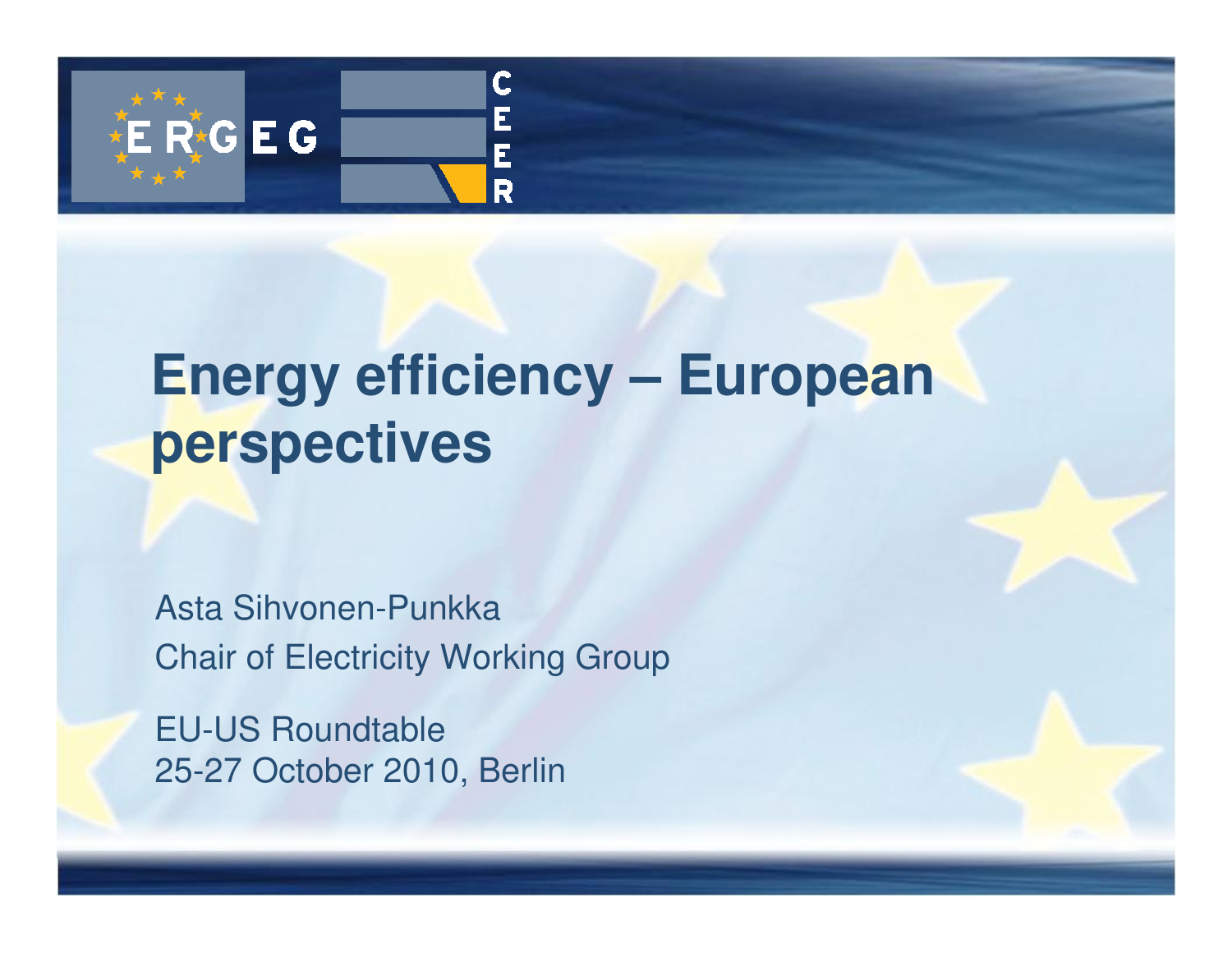

# **Structure of presentation**

- • EU climate policy goals
	- The role of energy efficiency
- • European energy regulators & EE
	- CEER overview
	- Smart grids enabling climate targets
- •ICER report on energy efficiency
- $\bullet$ Concluding remarks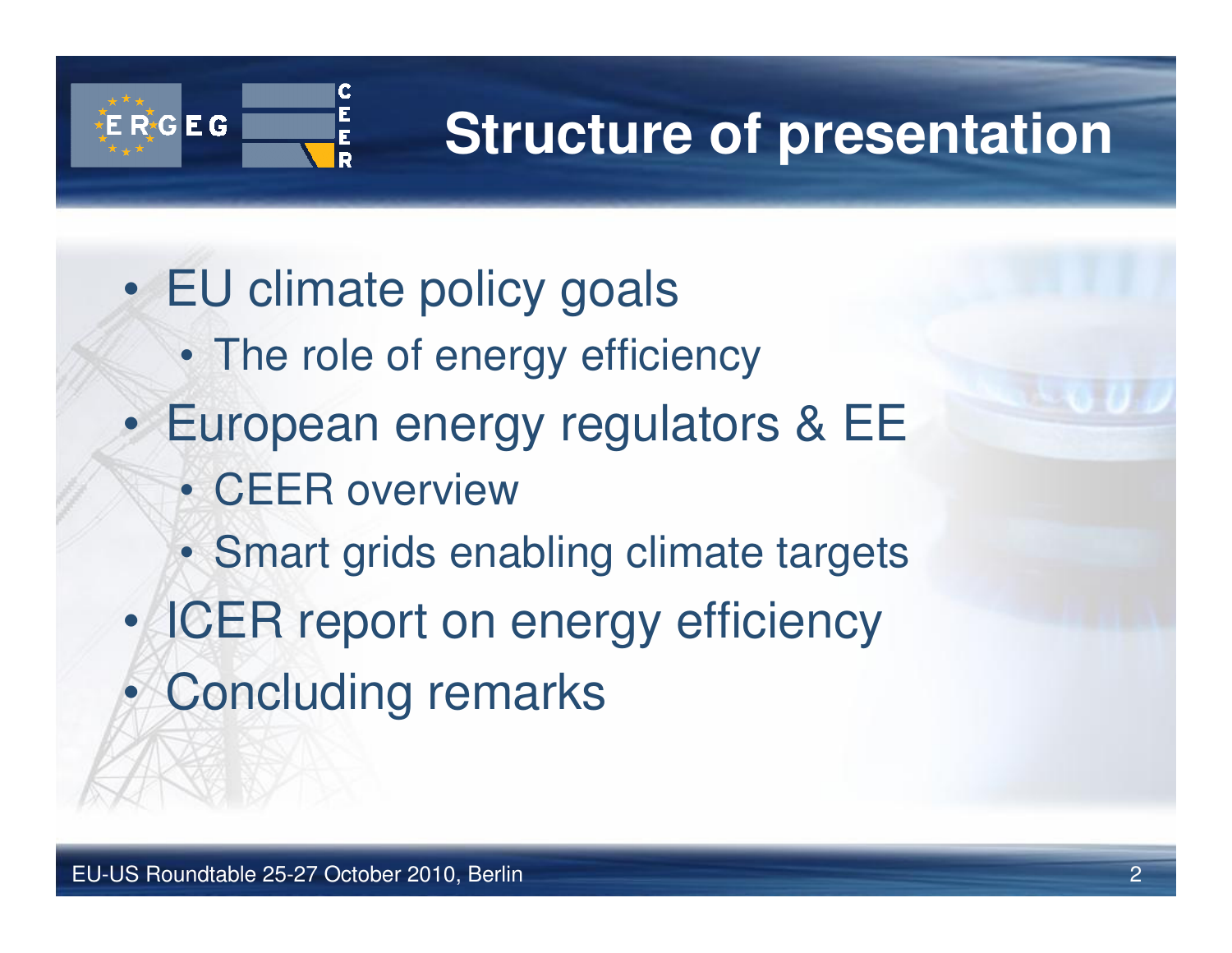

## **Policy Context**



•Demand has fallen due to global economic conditions

•Carbon price and fossil fuel prices have fallen; political focus on renewables

•Incentives for energy efficiency have diminished

Environmental legislation will increasingly govern the design, development and functioning of EU energy markets.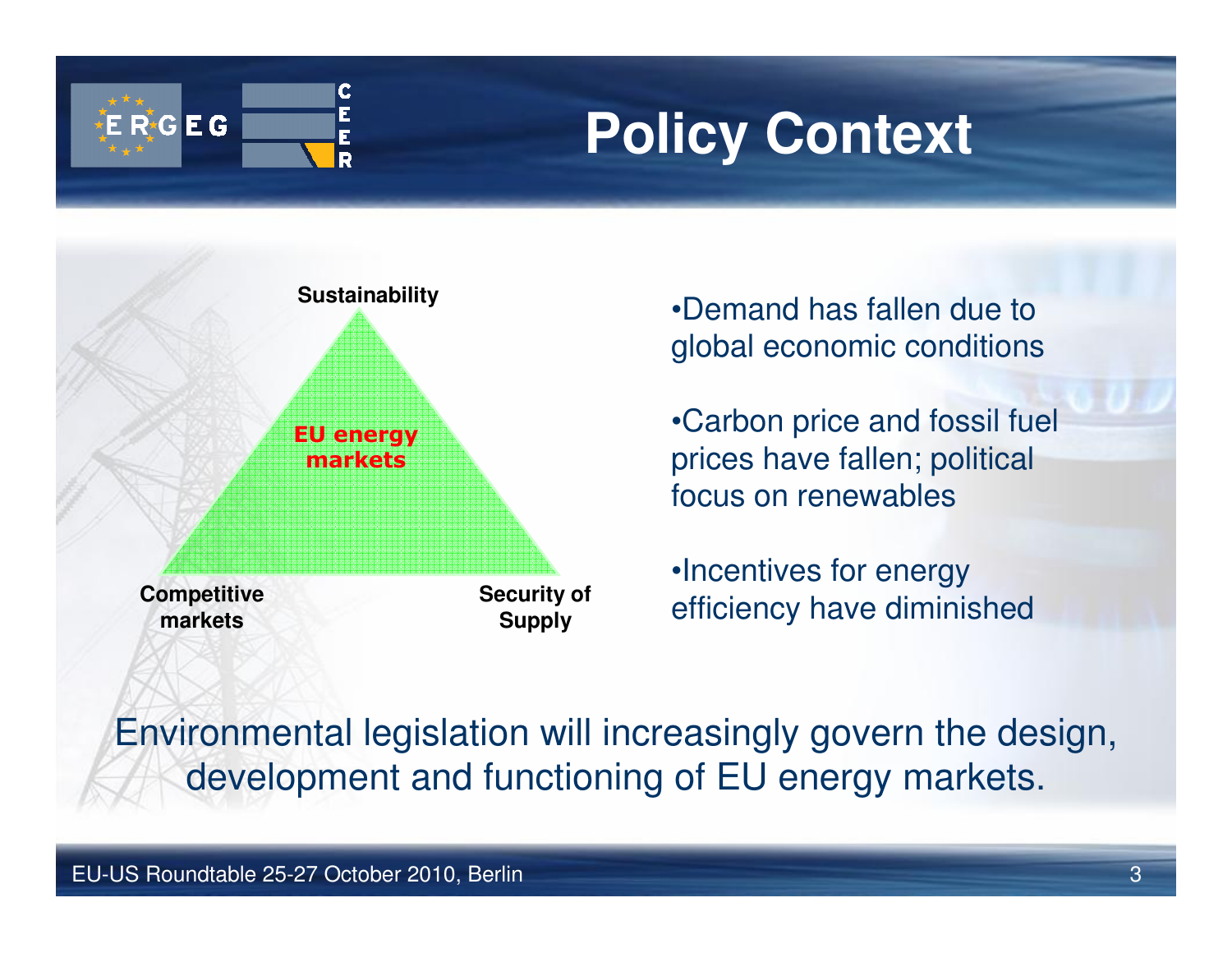

## **The development of carbon prices**

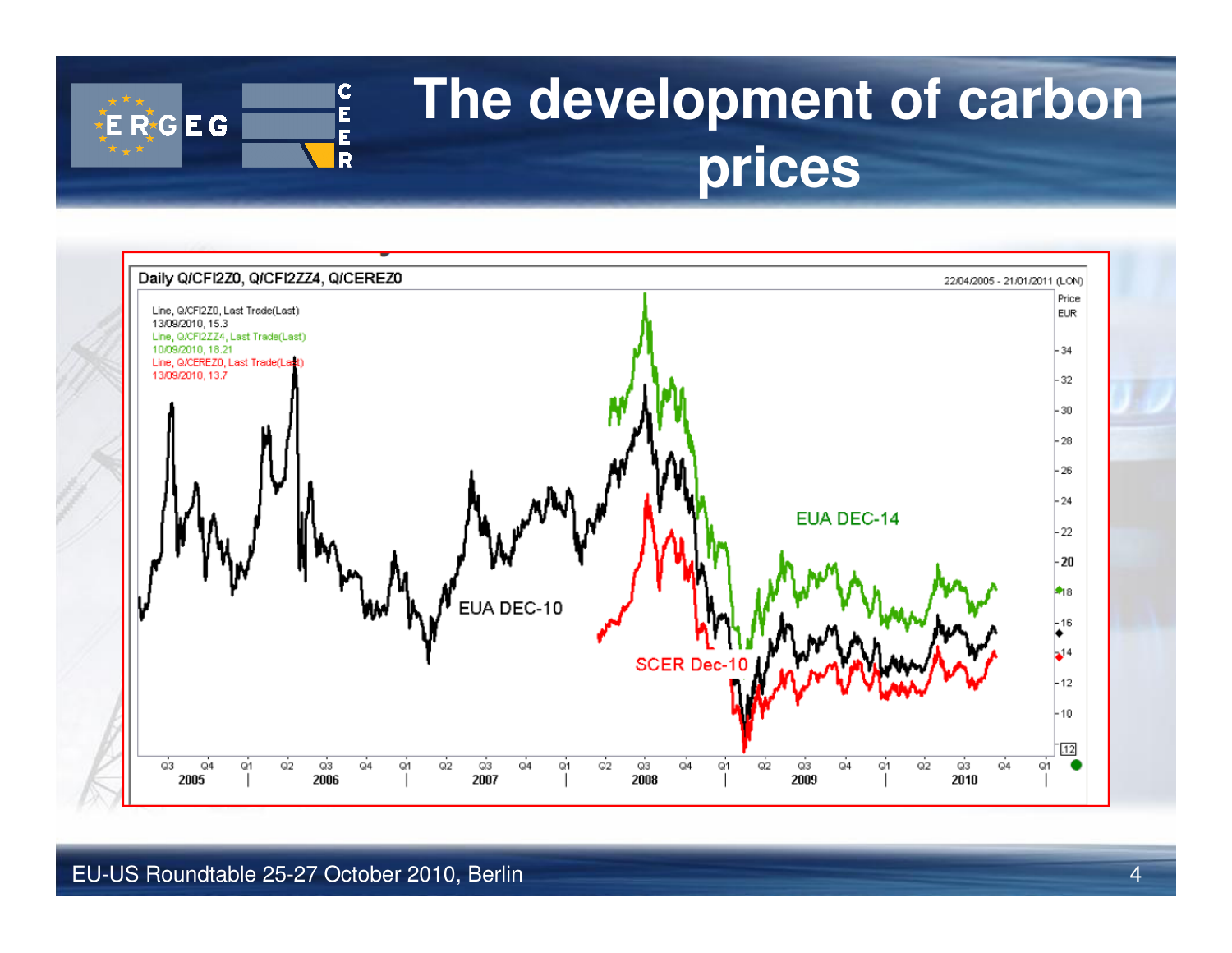

**Energy efficiency its limitations and role**

- Unlike emissions and renewables, the 2020 energy efficiency target is not binding
- But energy efficiency helps sustainability, security and affordability
- Commission to propose Energy Efficiency Action Plan in 2011
	- considered binding targets but too difficult?
	- unclear whether will mandate role for utilities
	- key proposals around engagement with civic authorities; building standards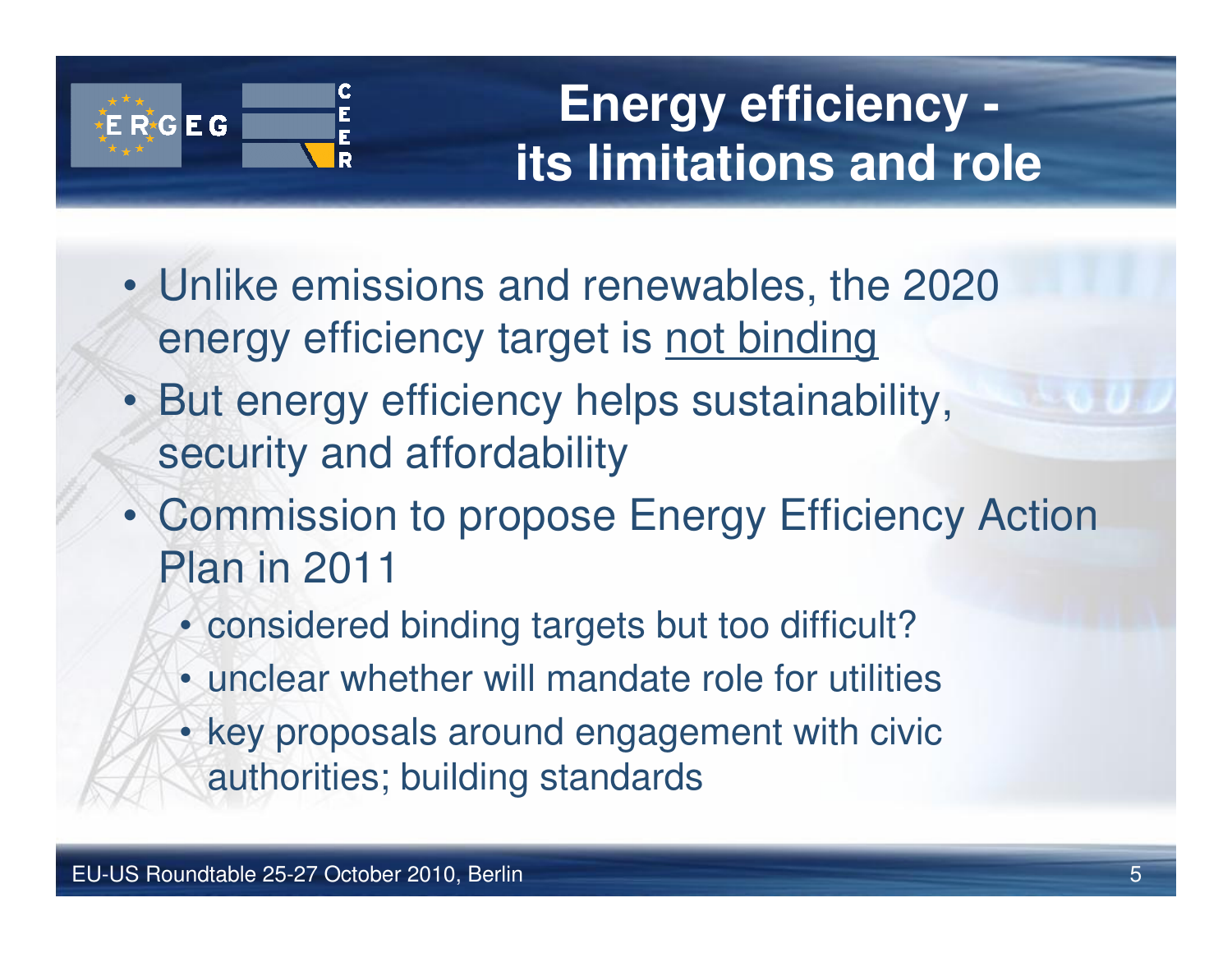

#### **CEER review of practices 2008**

- • Support schemes in place:
	- Financial measures: *Austria, Belgium,* France, Greece, Italy, Norway, Romania, Slovenia, Spain, UK
	- Legal or regulatory instruments: •Belgium, France, Portugal, UK
	- Voluntary agreements: Finland, •Romania
	- •Tradable white certificates: *Italy*, **France**
	- • Behavioural change schemes (e.g. smart meter trials, more informative and standardised billing, energy savings campaigns/programmes): Belgium, Finland France, Greece, Ireland, Italy, Norway, UK
- • Regulator's role in EE can vary from none to administrative or advisory, for example:
	- • British, Italian and Portuguese regulators administer EE schemes;
	- • Austrian, Irish and Romanian regulators set tariff structures which influence EE;
	- • Estonian, Spanish, German, Greek and Finnish regulators (among others) had no role.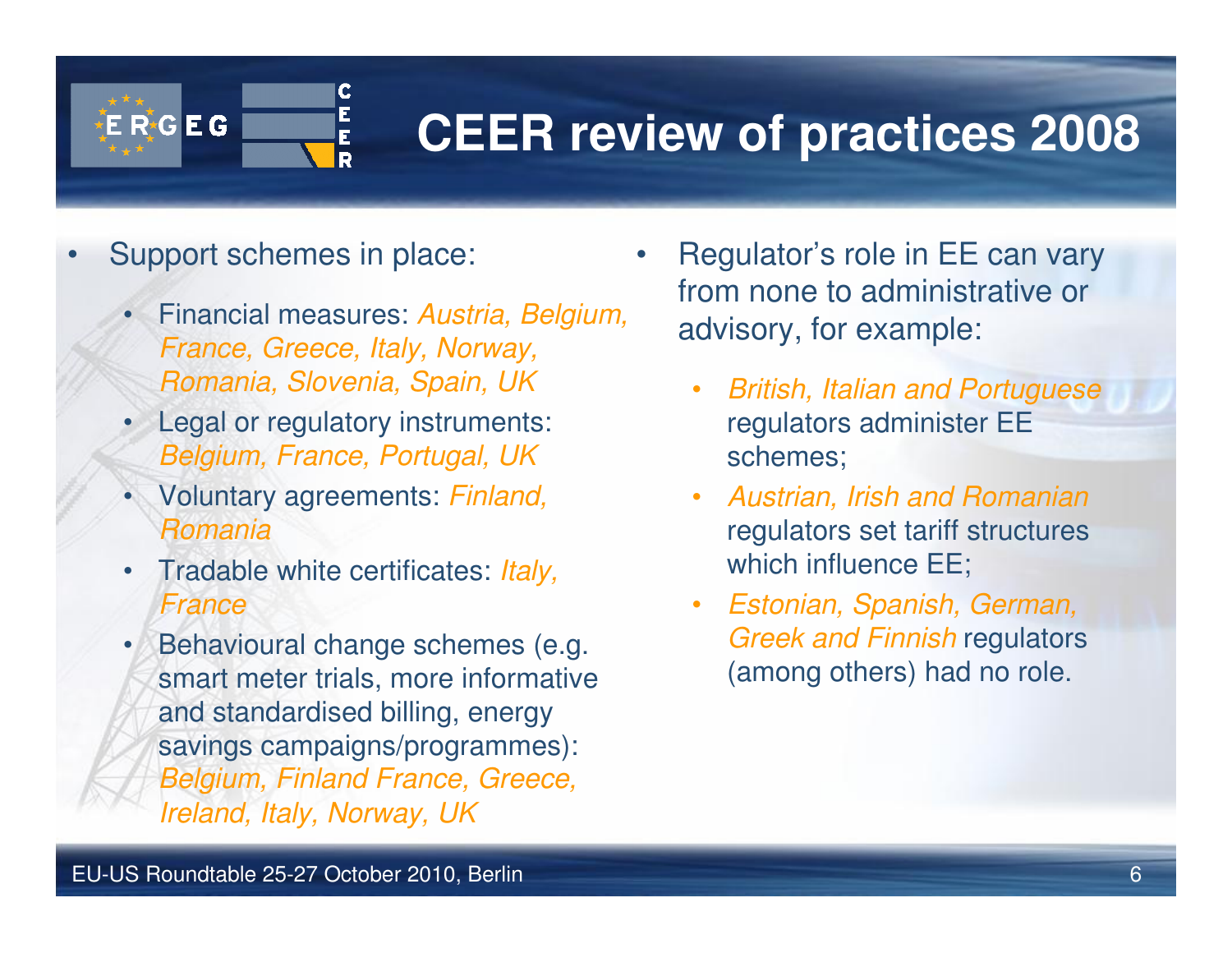

•

### **Smart Grids as enablers**

Smart Grid is an electricity network that can cost efficiently integrate the behaviour and actions of all users connected to it – generators, consumers and behaviour and actions of all users connected to it – generators, consumers and those that do both – in order to ensure economically efficient, sustainable those that do both – in order to ensure economically efficient, sustainable power system with low losses and high levels of quality and security of supply and safety.

- A growing consensus that 'smarter' networks will be required to meet the 2020 EU targets and it is vital that regulatory mechanisms stimulate such developments directly (e.g. by market rules and minimum requirements) and by efficient regulatory incentives.
- • Regulators act as key facilitators in this process, by identifying and removing possible barriers and by finding solutions that provide an appropriate balance between all the stakeholders' positions.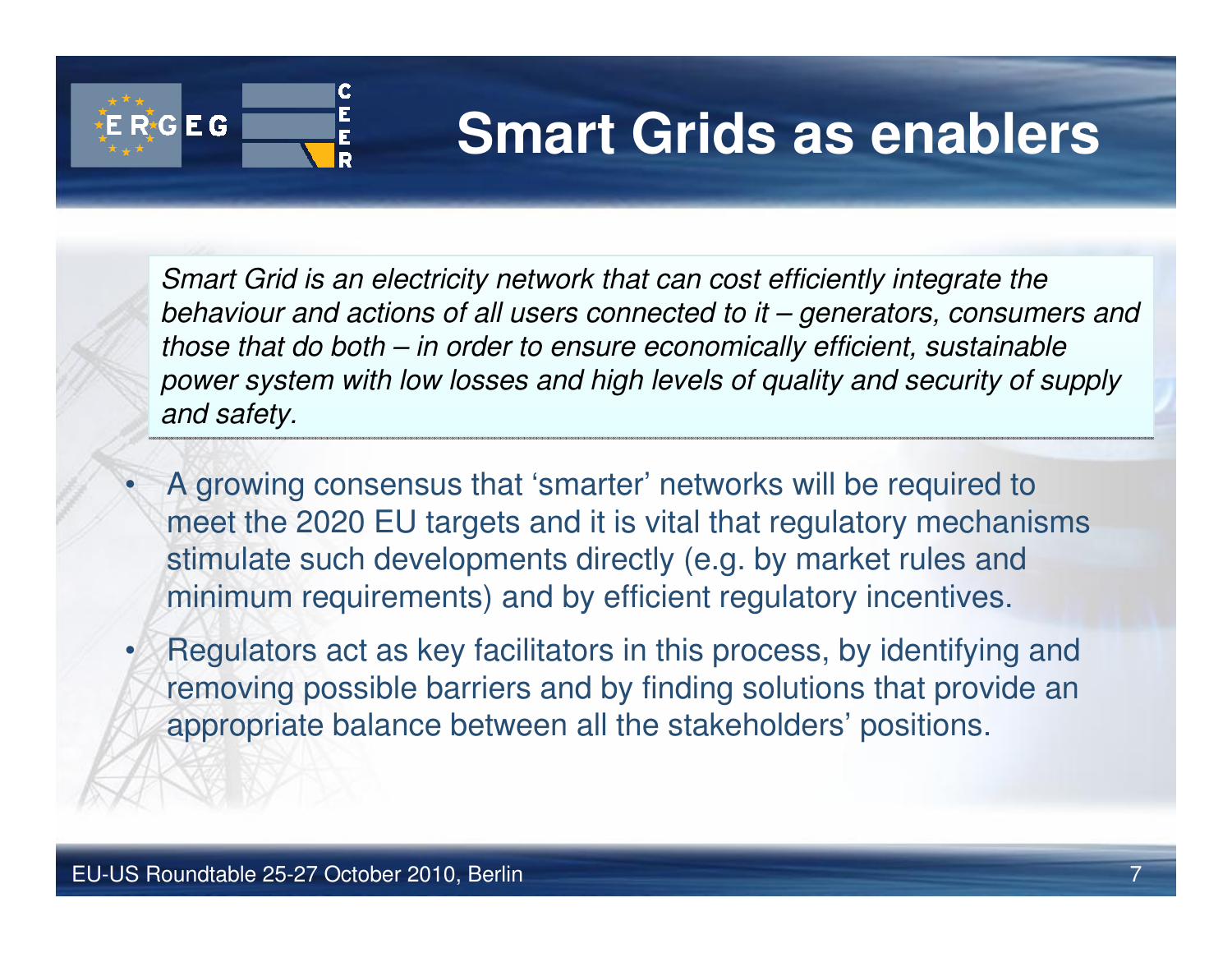

# **ICER Report on Energy Efficiency**

- • Covers Africa, Middle East, North America, South America, Asia, Australia, Europe
- • Presents information gathered from the world's energy markets on regulatory practices aimed at fostering energy efficiency.
- • Competencies of Energy Regulators vary but many regulators have at least some competencies
	- end-use measures, roll out of smart meters
	- setting demand-side management
	- administration of energy efficiency programmes
- • VWG2 continues to identify case-studies that have proved particularly effective in order to facilitate the spread of good practice in a practical way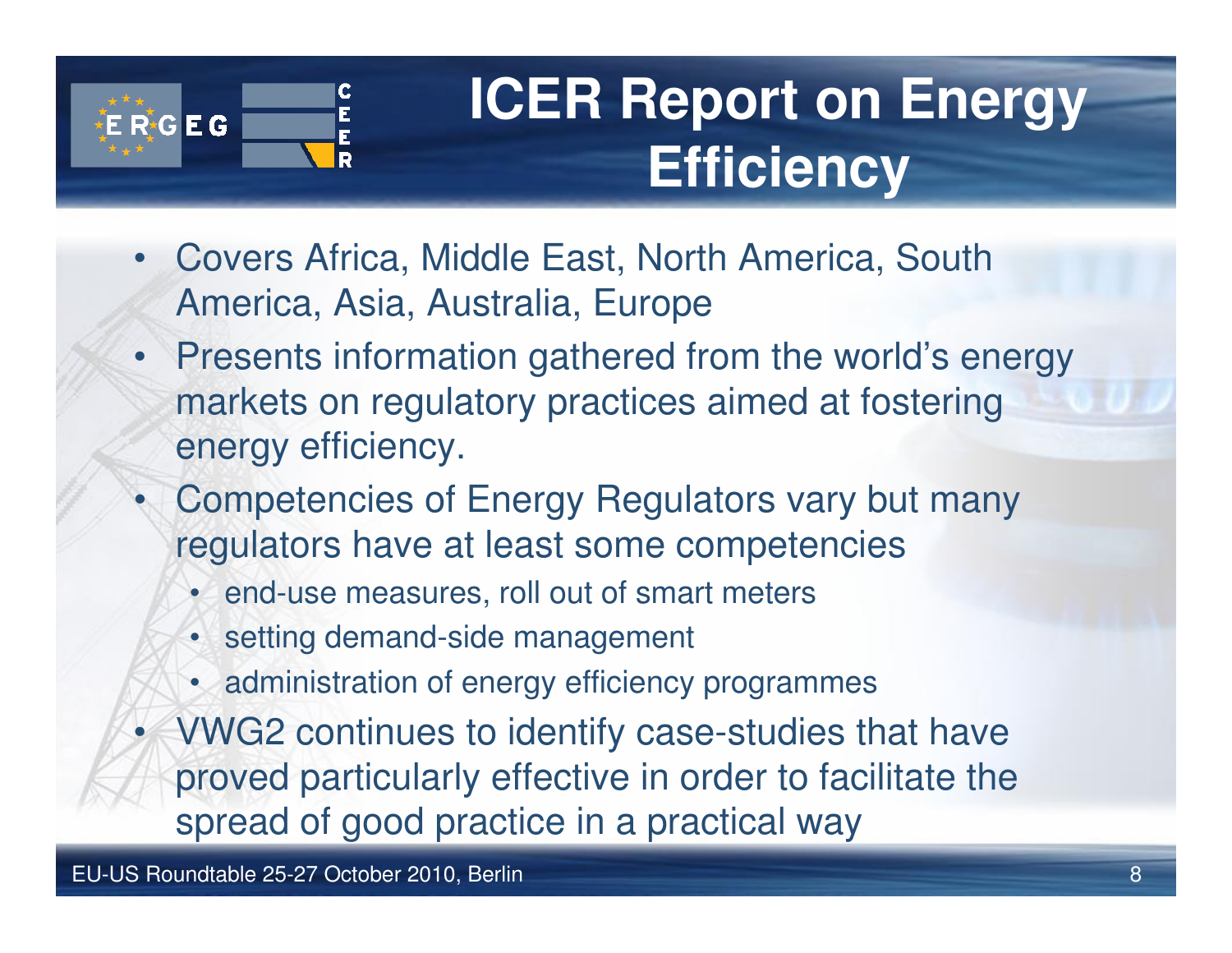## **Development of energy efficiency**



Source: ICER elaboration on the basis of data tables published in the report: CO<sub>2</sub> emissions from fuel-combustion (2009 Edition, IEA, Paris)

 $\overline{\mathbf{C}}$ Ė

E R

ERGEG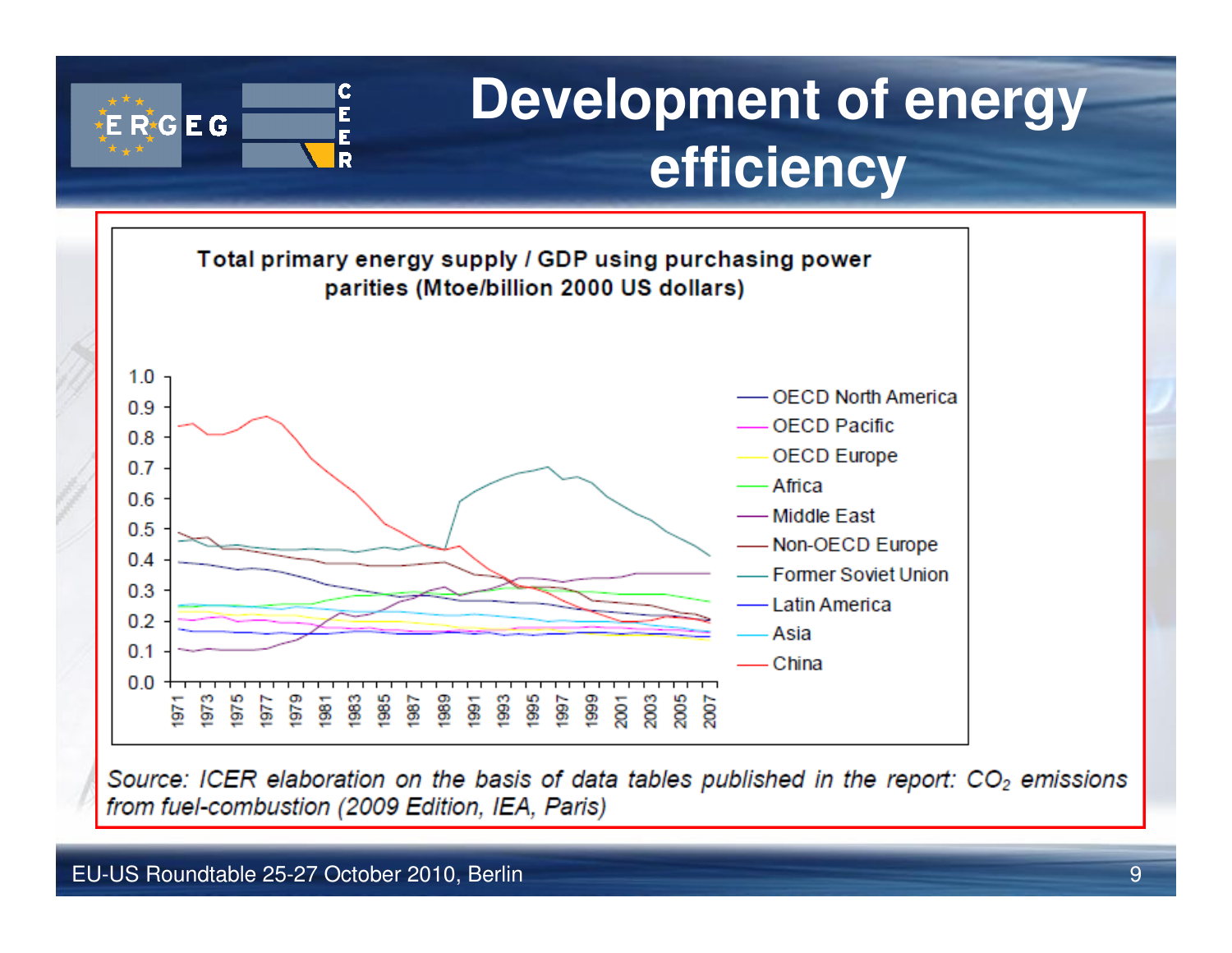

# **Concluding remarks**

- • Energy efficiency will have an increasing role in enhancing sustainability and climate targets
- • The Energy Efficiency Action Plan due in 2011 will be decisive – are there binding or non-binding targets
- •Regulators' role and mandates vary
- • There is a need for regulators' cooperation on EE
	- A relatively under-researched field in comparison with its importance as an area of great policy interest in tackling climate change;
	- There is very limited systematic gathering of information on energy efficiency beyond national or regional boundaries;
	- Comparative analysis of the different approaches used to promote energy efficiency worldwide is also very limited.